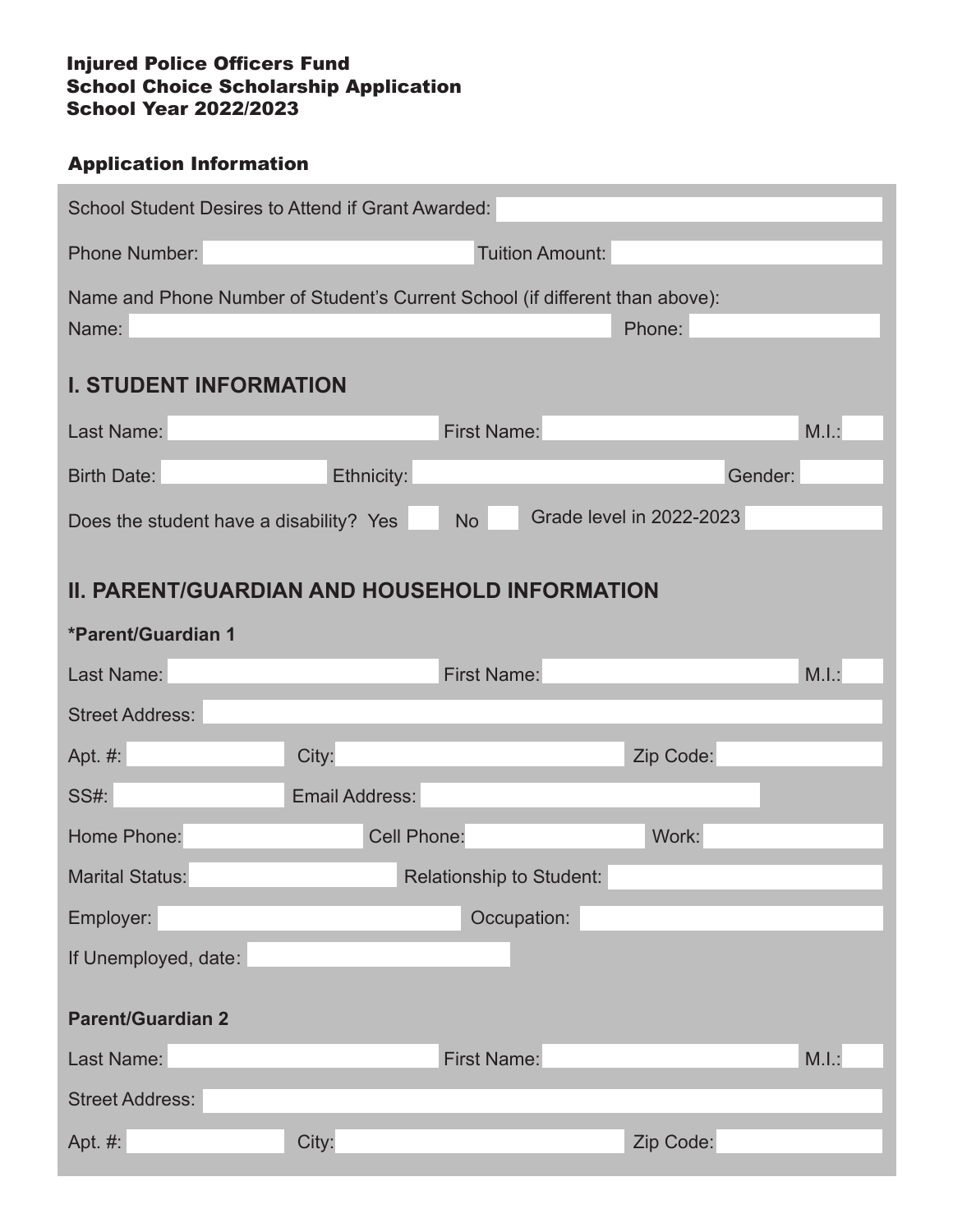| <b>SS#:</b>                                                                                   | <b>Email Address:</b> |                                 |       |  |
|-----------------------------------------------------------------------------------------------|-----------------------|---------------------------------|-------|--|
| Home Phone:                                                                                   | <b>Cell Phone:</b>    |                                 | Work: |  |
| <b>Marital Status:</b>                                                                        |                       | Relationship to Student:        |       |  |
| Employer:                                                                                     |                       | Occupation:                     |       |  |
| If Unemployed, date:                                                                          |                       |                                 |       |  |
|                                                                                               |                       |                                 |       |  |
| Additional Household Members (any person(s) living in household, sharing income and expenses) |                       |                                 |       |  |
| Name:                                                                                         |                       | <b>Relationship to Student:</b> |       |  |
| Name:                                                                                         |                       | Relationship to Student:        |       |  |
| Name:                                                                                         |                       | Relationship to Student:        |       |  |
| Name:                                                                                         |                       | Relationship to Student:        |       |  |
| <b>Estimated Annual Income For 2021</b>                                                       |                       |                                 |       |  |
| Parent/Guardian #1 Salary/Wages:                                                              |                       |                                 |       |  |
| Parent/Guardian #2 Salary/Wages:                                                              |                       |                                 |       |  |
| Alimony:                                                                                      |                       |                                 |       |  |
| Friend/Family assistance:                                                                     |                       |                                 |       |  |
| <b>Business/Investment income:</b>                                                            |                       |                                 |       |  |
| Other income (please describe):                                                               |                       |                                 |       |  |
|                                                                                               |                       |                                 |       |  |
| Total Family Annual Income: \$                                                                |                       |                                 |       |  |
| Is your annual household income within 300% of the federally designated poverty level?        |                       |                                 |       |  |
| <b>No</b><br>Yes                                                                              |                       |                                 |       |  |
|                                                                                               |                       |                                 |       |  |
|                                                                                               |                       |                                 |       |  |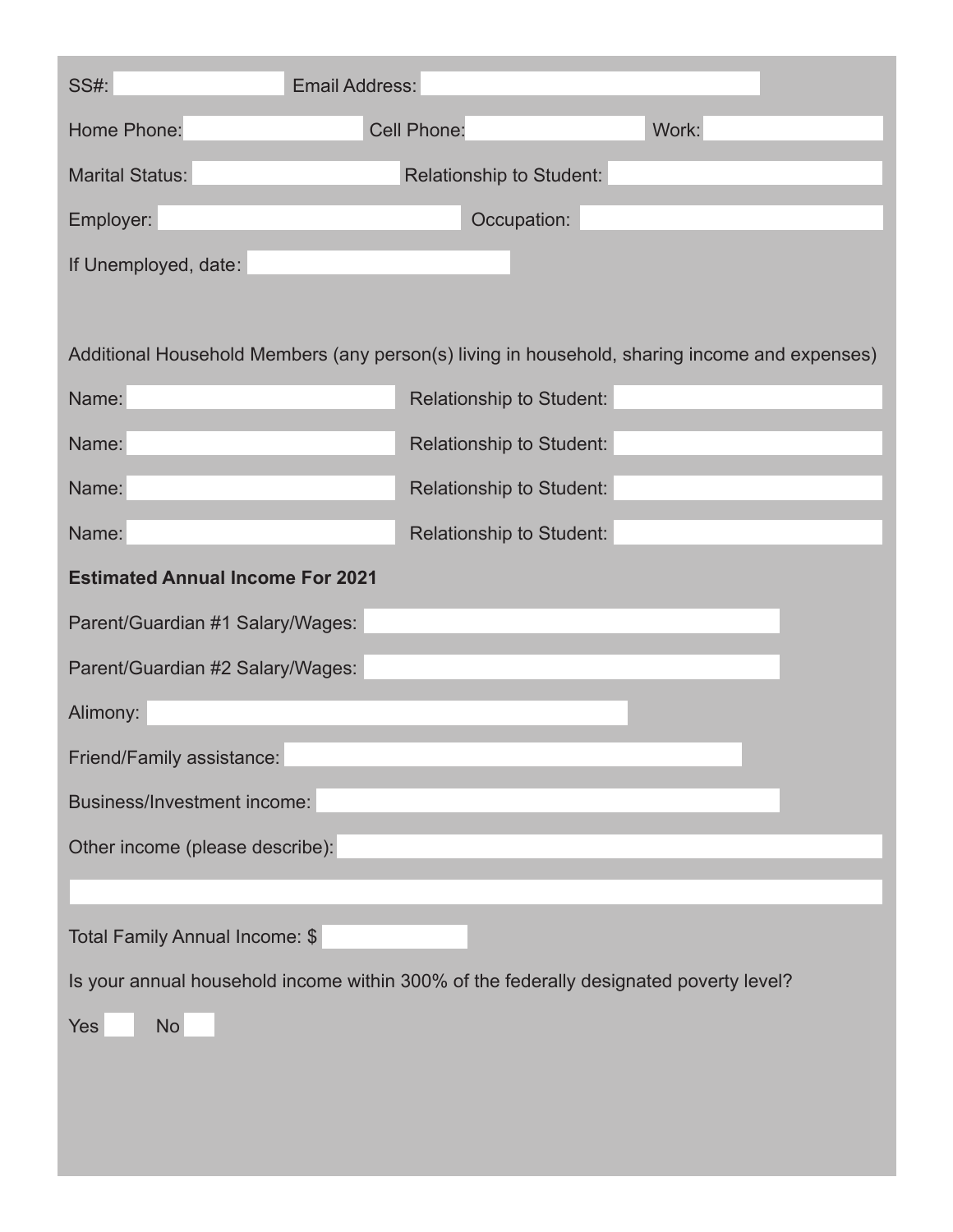| Federal Poverty Level - January 2022                                |                      |                                             |                                           |  |  |
|---------------------------------------------------------------------|----------------------|---------------------------------------------|-------------------------------------------|--|--|
| <b>Household Size</b>                                               | <b>Annual Income</b> | <b>Household Size</b>                       | <b>Annual Income</b>                      |  |  |
| $\overline{2}$                                                      | \$18,310             | 6                                           | \$37,190                                  |  |  |
| 3                                                                   | \$23,030             | $\overline{7}$                              | \$41,910                                  |  |  |
| 4                                                                   | \$27,750             | 8                                           | \$46,630                                  |  |  |
| 5                                                                   | \$32,470             | For families/households with<br>more than 8 | add \$4,720 for each<br>additional person |  |  |
| If yes, please explain reason and expected amount of difference.    |                      |                                             |                                           |  |  |
| <b>III. NON-TAXABLE INCOME</b>                                      |                      |                                             |                                           |  |  |
| List annual amounts for all household members listed above:         |                      |                                             |                                           |  |  |
| <b>Child Support:</b>                                               |                      |                                             |                                           |  |  |
| <b>Worker's Compensation/Unemployment:</b>                          |                      |                                             |                                           |  |  |
| Social Security or Disability Benefits:                             |                      |                                             |                                           |  |  |
| Welfare and/or Aid for Families with Dependent Children (AFDC/ADC): |                      |                                             |                                           |  |  |
| Temporary Assistance for Needy Families (TANF):                     |                      |                                             |                                           |  |  |
| Food Stamps (SNAP):                                                 |                      |                                             |                                           |  |  |
| Other:                                                              |                      |                                             |                                           |  |  |

## **IV. OTHER TUITION ASSISTANCE OR SUPPORT**

List the Amounts of all other forms of Tuition or other Educational Support or Assistance the Student will Receive or is Expected to Receive.

A. Financial Aid or Tuition Assistance from School Student is Applying to